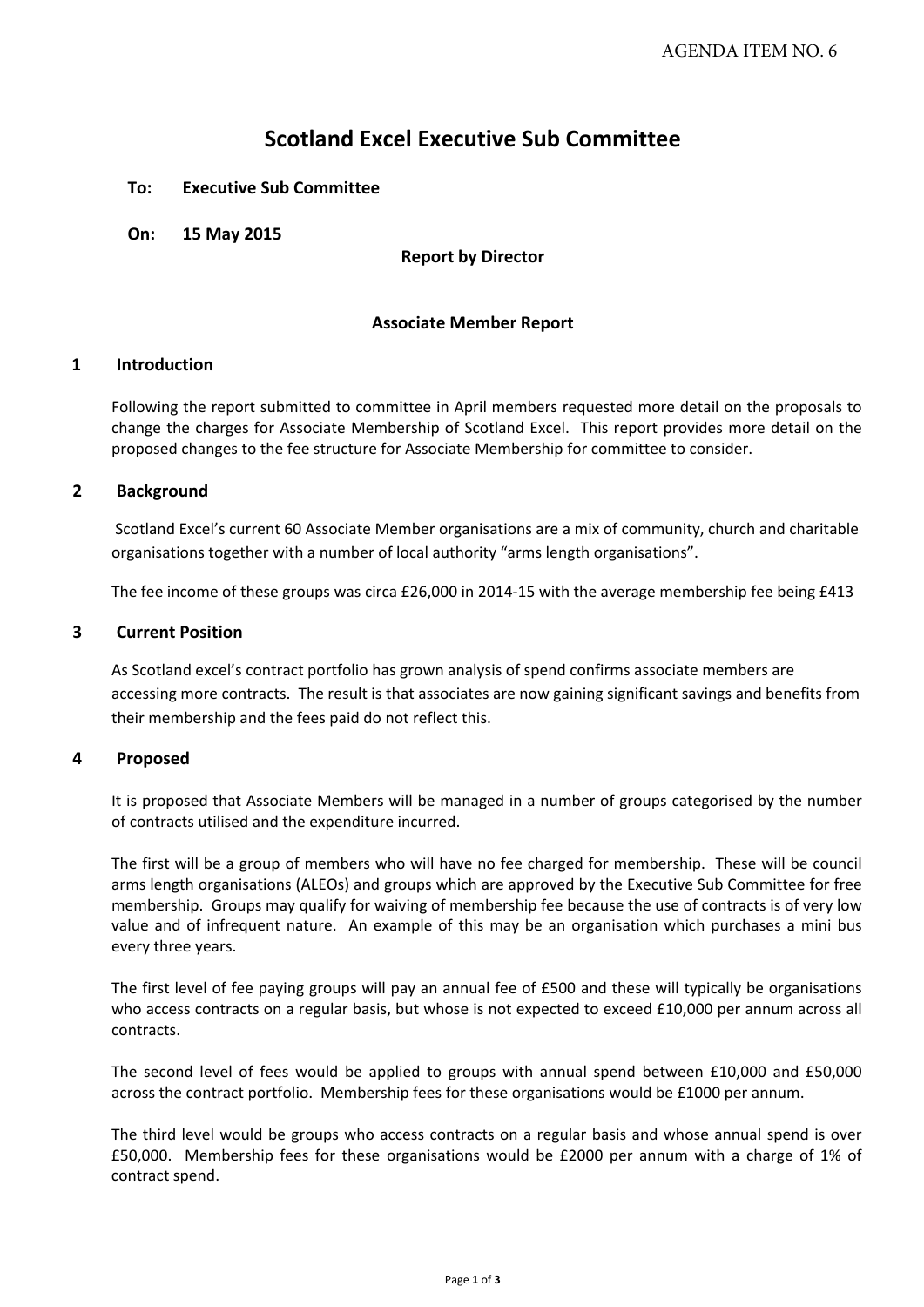The introduction of the proposed fee structure outlined would, based on available spend data for the previous 12 month period, generate Associate Membership income of £62,000 Appendix 1 shows the number of organisations in each group and indicative fees that would be payable.

There would be a number of steps to introduce and manage the transition.

- All existing member organisations would be contacted with an explanation of the change and the cost for continued membership in the coming year. Groups would have the opportunity to decline the renewal of their membership.
- Part of the communication will be to explain how spend will be monitored and how groups would, depending upon contract spend, move between membership fee groups for the coming financial year.
- A new Service Level Agreement (SLA) would have to be drafted to ensure that the retrospective invoicing of the variable element of the fee was agreed and accepted by member organisations.
- Spend data for Associate Members will be collected quarterly and verified in line with current practice for all Scotland Excel contracts.

For all member organisations there would be regular monitoring to ensure that the fee charged was appropriate and it would be the intention to actively manage those organisations identified with the potential to move up into higher fee generation levels.

It has previously been reported to committee that a number of potential new associate members have been identified either from spend data, enquires or from discussions with organisations which represent groups, for example Employers in Voluntary Housing and the Scottish Federation of Housing Associations who have made enquires on behalf of housing associations. These will be fully explored and brought to committee for approval if an opportunity is identified.

As part of an agreement to support cross sector collaboration the Centres of Expertise; Advanced Procurement for Universities and Colleges (APUC), the NHS and the Scottish Government have access to Scotland Excel contracts. As the contract portfolio has developed, these organisations have been making increasing use of Scotland Excel contracts and the spend of these organisations now accounts for £4.9m per annum.

In the ongoing support of cross sector collaboration it is not proposed to introduce a fee to these organisations; however an alternative source of income from these organisations has been identified. Many of the contracts being utilised by these organisations attract rebates from suppliers and it is proposed that going forward Scotland Excel will collect and retain these rebates from suppliers. This will require discussions between Scotland Excel and these organisations and will include agreement on the departments and the Non Departmental Public Bodies who would be included, setting up any new SLAs and will be reported to committee for approval in due course.

# **5 Recommendation**

The Executive Sub Committee is requested to consider the contents of this report and approve the fee structure proposed under the groupings of membership identified.